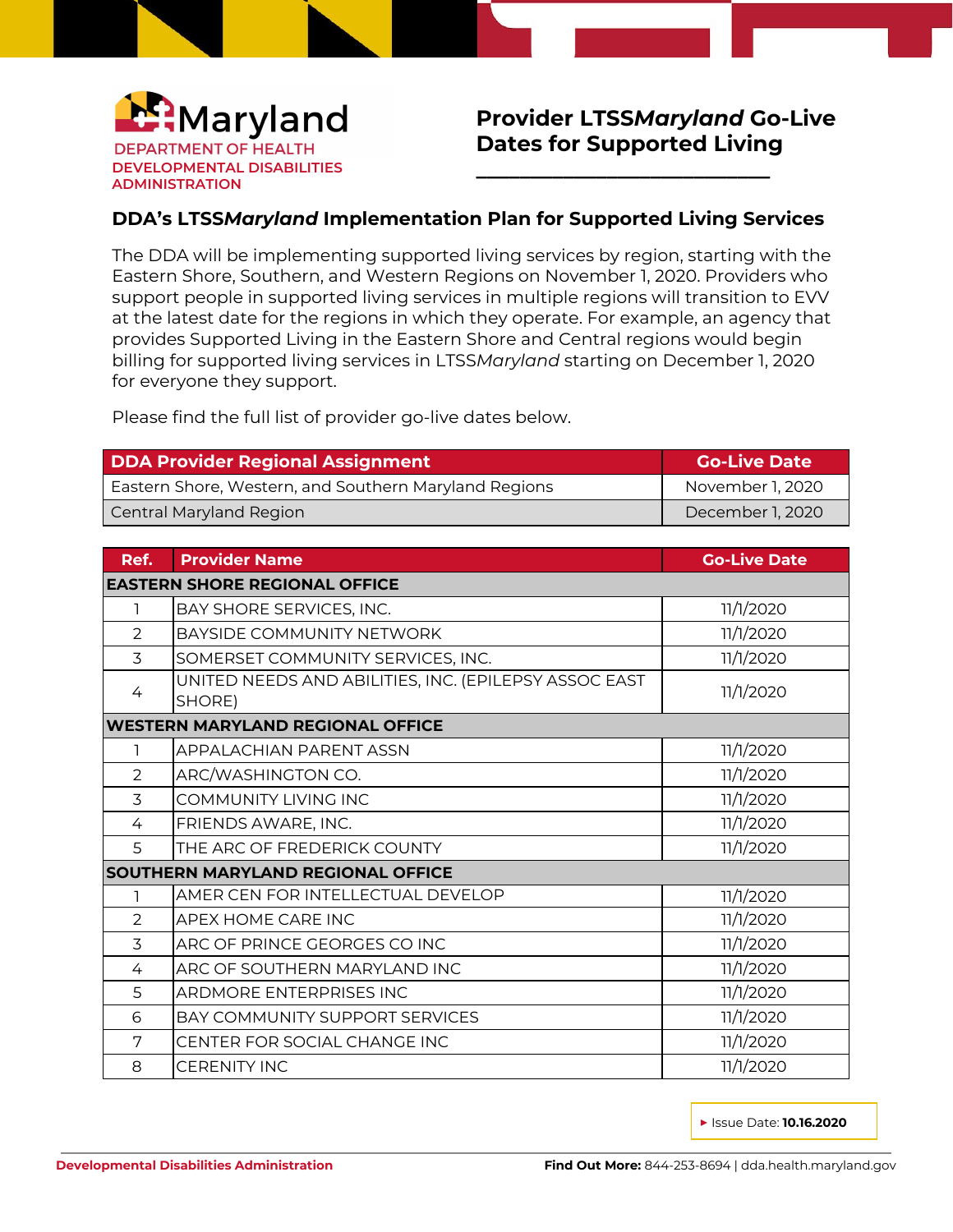| 9                                       | CIS H INC                                         | 11/1/2020 |  |  |
|-----------------------------------------|---------------------------------------------------|-----------|--|--|
| 10                                      | COMMUNITY OPTIONS, INC                            | 11/1/2020 |  |  |
| 11                                      | COMMUNITY SERVICES FOR AUTISTIC ADU               | 11/1/2020 |  |  |
| 12                                      | COMMUNITY SUPPORT SERVICES                        | 11/1/2020 |  |  |
| 13                                      | <b>DIVINE CARE INC</b>                            | 11/1/2020 |  |  |
| 14                                      | DREAMCATCHERS COMMUNITY IMPROVEMENT               | 11/1/2020 |  |  |
| 15                                      | EBED COMMUNITY IMPROVEMENT                        | 11/1/2020 |  |  |
| 16                                      | <b>EMERGE INC</b>                                 | 11/1/2020 |  |  |
| 17                                      | EPIC EMPOWER. PEOPLE WITH INTELLECTUAL CHALLENGES | 11/1/2020 |  |  |
| 18                                      | FRONTLINE COMMUNITY SERVICES INC                  | 11/1/2020 |  |  |
| 19                                      | <b>IHCOS CARE ASSOCIATES, INC</b>                 | 11/1/2020 |  |  |
| 20                                      | <b>IMPACT SUPPORT SERVICES INC</b>                | 11/1/2020 |  |  |
| 21                                      | <b>INCLUSION SERVICES INC.</b>                    | 11/1/2020 |  |  |
| 22                                      | JEWISH FD FOR GROUP HOMES                         | 11/1/2020 |  |  |
| 23                                      | JUBILEE ASSOCIATION OF MD                         | 11/1/2020 |  |  |
| 24                                      | <b>LATTER RAIN INC</b>                            | 11/1/2020 |  |  |
| 25                                      | MARYLAND COMMUNITY CONNECTION                     | 11/1/2020 |  |  |
| 26                                      | METRO HOMES HEALTHCARE MD INC                     | 11/1/2020 |  |  |
| 27                                      | NAT'L CTR INSTITUTIONS ALTERNATIV                 | 11/1/2020 |  |  |
| 28                                      | NATIONAL CHILDREN'S CENTER                        | 11/1/2020 |  |  |
| 29                                      | <b>OURCARE INC</b>                                | 11/1/2020 |  |  |
| 30                                      | ROCK CREEK FOUNDATION                             | 11/1/2020 |  |  |
| 31                                      | <b>SEEC CORPORATION</b>                           | 11/1/2020 |  |  |
| 32                                      | SPRING DELL CENTER                                | 11/1/2020 |  |  |
| 33                                      | TARGET COMM EDUCATIONAL SVCS INC                  | 11/1/2020 |  |  |
| 34                                      | THE ARC MONTGOMERY COUNTY INC                     | 11/1/2020 |  |  |
| 35                                      | THE BENEDICTINE SCHOOL FOR EXCEPTIO               | 11/1/2020 |  |  |
| 36                                      | THE CAROLINE CENTER                               | 11/1/2020 |  |  |
| 37                                      | THE CHIMES INC                                    | 11/1/2020 |  |  |
| 38                                      | UNITED COMMUNITY SUPPORTS OF MD INC               | 11/1/2020 |  |  |
| 39                                      | <b>VOCA CORPORATION</b>                           | 11/1/2020 |  |  |
| <b>CENTRAL MARYLAND REGIONAL OFFICE</b> |                                                   |           |  |  |
| 1                                       | ANCHOR HOME INC                                   | 12/1/2020 |  |  |
| 2                                       | APEX HOME CARE, INC                               | 12/1/2020 |  |  |
| $\overline{3}$                          | ARC OF NORTHERN CHESAPEAKE                        | 12/1/2020 |  |  |
| 4                                       | ASSOCIATED CATHOLIC CHARITIES INC                 | 12/1/2020 |  |  |
| 5                                       | <b>BELLO MACHRE</b>                               | 12/1/2020 |  |  |
| 6                                       | CENTER FOR COMFORT CARE INC                       | 12/1/2020 |  |  |
| 7                                       | CENTER FOR COMMUNITY INTEGRATION, INC             | 12/1/2020 |  |  |
| 8                                       | CENTER FOR SOCIAL CHANGE                          | 12/1/2020 |  |  |

**▶** Issue Date: **10.16.2020**